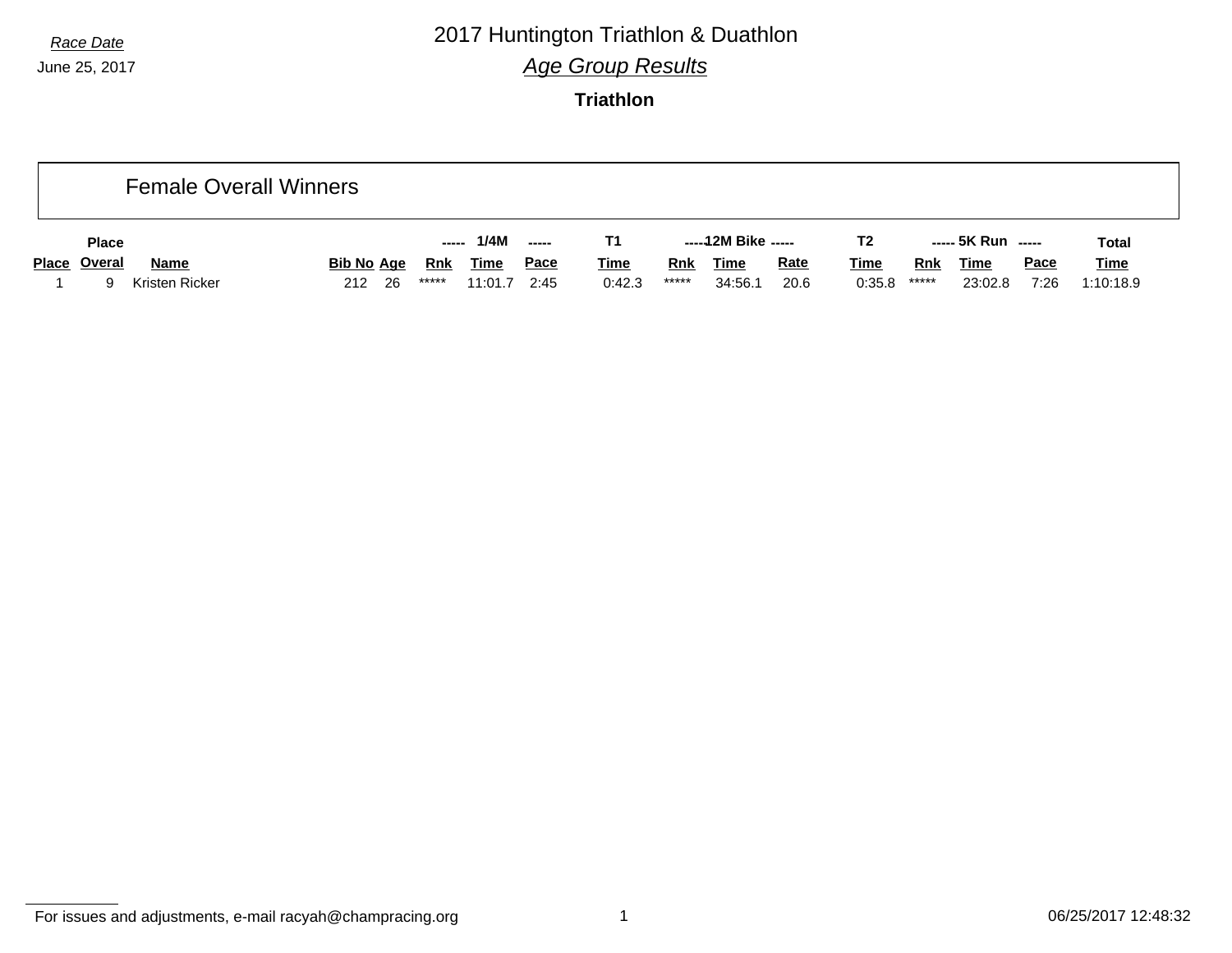## *Race Date* 2017 Huntington Triathlon & Duathlon *Age Group Results*

**Triathlon**

|                                |               | Female 14 and Under    |                   |    |                |             |       |                |                |                      |             |                |                |                    |       |                        |
|--------------------------------|---------------|------------------------|-------------------|----|----------------|-------------|-------|----------------|----------------|----------------------|-------------|----------------|----------------|--------------------|-------|------------------------|
|                                | <b>Place</b>  |                        |                   |    |                | 1/4M        | ----- | T <sub>1</sub> |                | ----- 12M Bike ----- |             | T <sub>2</sub> |                | ----- 5K Run ----- |       | <b>Total</b>           |
| Place                          | <b>Overal</b> | <b>Name</b>            | <b>Bib No Age</b> |    | <u>Rnk</u>     | <b>Time</b> | Pace  | <b>Time</b>    | <b>Rnk</b>     | <b>Time</b>          | Rate        | <b>Time</b>    | <b>Rnk</b>     | <b>Time</b>        | Pace  | <b>Time</b>            |
| $\mathbf 1$                    | 82            | Ingrid C Tekieli       | 219               | 12 | 1              | 10:26.5     | 2:37  | 1:35.6         |                | 1.1:04:12.4          | 11.2        | 0:24.4         | $\mathbf{1}$   | 55:43.1            | 17:58 | 2:12:22.3              |
|                                |               | Female 15 to 19        |                   |    |                |             |       |                |                |                      |             |                |                |                    |       |                        |
|                                | <b>Place</b>  |                        |                   |    |                | 1/4M        | ----- | T <sub>1</sub> |                | ----- 12M Bike ----- |             | T <sub>2</sub> |                | ----- 5K Run ----- |       | <b>Total</b>           |
| <b>Place</b>                   | Overal        | <b>Name</b>            | <b>Bib No Age</b> |    | <b>Rnk</b>     | <b>Time</b> | Pace  | <b>Time</b>    | Rnk            | <b>Time</b>          | Rate        | Time           | Rnk            | <b>Time</b>        | Pace  | <b>Time</b>            |
| -1                             | 52            | <b>Riley Finch</b>     | 208               | 16 | $\mathbf 1$    | 10:11.0     | 2:33  | 1:40.6         | $\overline{1}$ | 46:32.0              | 15.5        | 0:32.2         | 1              | 27:09.9            | 8:45  | 1:26:05.8              |
|                                |               | Female 20 to 24        |                   |    |                |             |       |                |                |                      |             |                |                |                    |       |                        |
|                                | <b>Place</b>  |                        |                   |    |                | 1/4M        | ----- | T <sub>1</sub> |                | ----- 12M Bike ----- |             | T <sub>2</sub> |                | ----- 5K Run ----- |       | <b>Total</b>           |
| Place                          | Overal        | <b>Name</b>            | <b>Bib No Age</b> |    | <b>Rnk</b>     | <b>Time</b> | Pace  | <b>Time</b>    | Rnk            | <b>Time</b>          | <b>Rate</b> | Time           | Rnk            | <b>Time</b>        | Pace  | Time                   |
| $\mathbf{1}$                   | 49            | Sara Stefancin         | 146               | 24 | $\overline{2}$ | 12:03.6     | 3:01  | 2:21.7         | $\overline{1}$ | 43:51.4              | 16.4        | 0:44.3         | 1              | 26:38.5            | 8:35  | 1:25:39.7              |
| 2                              | 51            | Anne Moyse             | 223               | 20 | 1              | 11:07.7     | 2:47  | 2:27.5         | 2              | 44:46.2              | 16.1        | 0:32.2         | $\overline{2}$ | 27:03.1            | 8:44  | 1:25:56.8              |
|                                |               | Female 25 to 29        |                   |    |                |             |       |                |                |                      |             |                |                |                    |       |                        |
|                                | <b>Place</b>  |                        |                   |    |                | 1/4M        | ----- | T <sub>1</sub> |                | ----- 12M Bike ----- |             | T <sub>2</sub> |                | ----- 5K Run ----- |       | <b>Total</b>           |
|                                | <b>Overal</b> | <b>Name</b>            | <b>Bib No Age</b> |    | Rnk            | <b>Time</b> | Pace  | Time           | Rnk            | <b>Time</b>          | Rate        | <b>Time</b>    | Rnk            | <b>Time</b>        | Pace  | <b>Time</b>            |
|                                |               | <b>Brooke Hradisky</b> | 194               | 25 | $\overline{2}$ | 10:27.6     | 2:37  | 0:59.6         | $\mathbf{1}$   | 36:54.1              | 19.5        | 0:38.7         | $\mathbf{1}$   | 21:50.6            | 7:03  | 1:10:50.8              |
| $\mathbf 1$                    | 10            |                        |                   |    |                |             |       | 1:18.6         | 2              | 37:08.6              | 19.4        | 0:45.4         | 3              | 23:01.2            | 7:25  | 1:12:45.2              |
| $\overline{2}$                 | 19            | Alison Sehringer       | 224               | 28 | 3              | 10:31.2     | 2:38  |                |                |                      |             |                |                |                    |       |                        |
| 3                              | 37            | <b>Bridget Lyons</b>   | 215               | 25 | 4              | 12:02.4     | 3:01  | 2:02.1         | 3              | 40:28.0              | 17.8        | 0:47.2         | $\overline{2}$ | 22:26.5            | 7:14  |                        |
| <b>Place</b><br>$\overline{4}$ | 44            | Shannon Cogan          | 172               | 26 | 1              | 10:18.0     | 2:35  | 1:11.2         | 4              | 40:31.5              | 17.8        | 0:54.8         | 4              | 26:59.1            | 8:42  | 1:17:46.5<br>1:19:54.8 |

For issues and adjustments, e-mail racyah@champracing.org 2 06/25/2017 12:48:32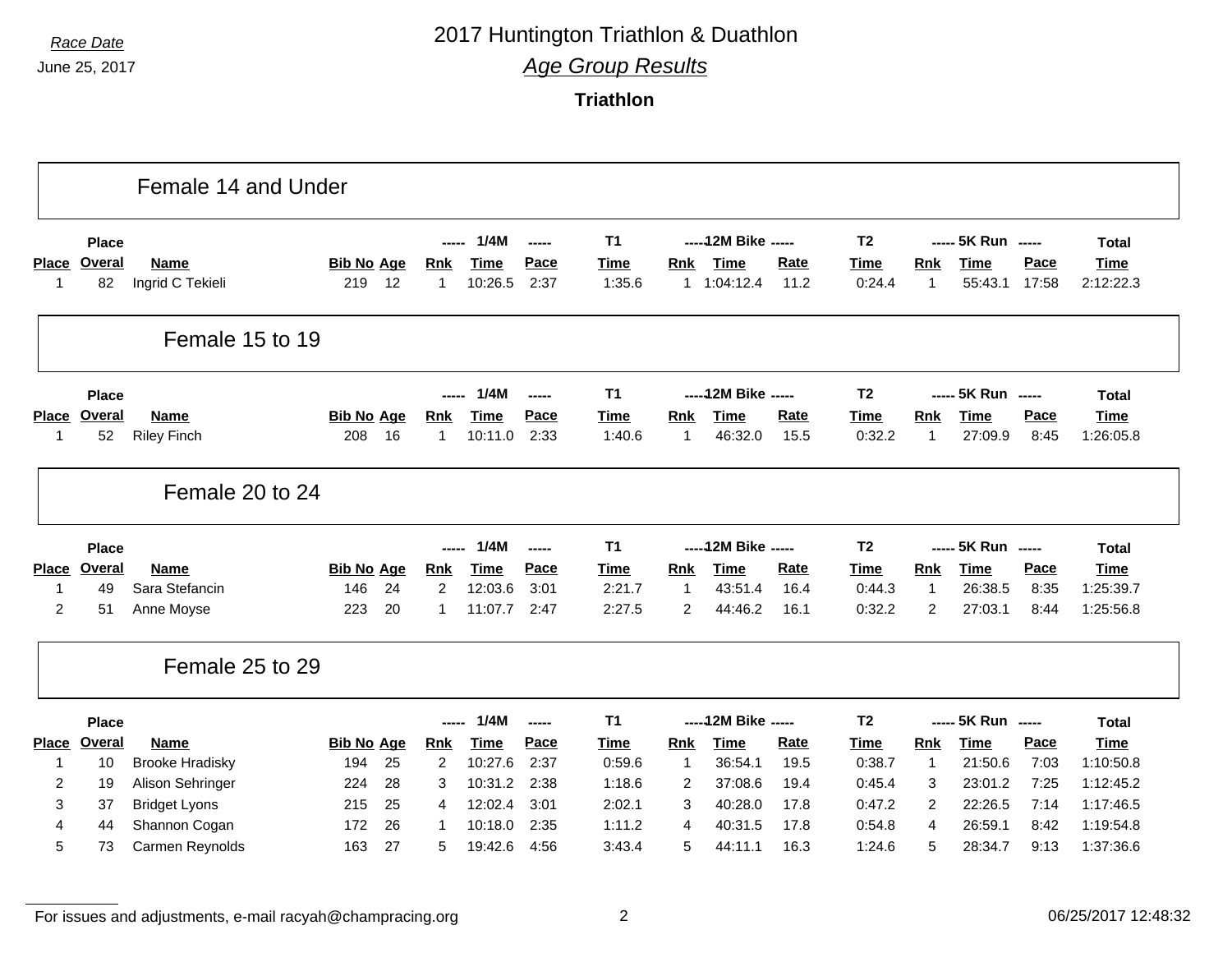#### *Race Date* 2017 Huntington Triathlon & Duathlon *Age Group Results*

**Triathlon**

|              | <b>Place</b> |                   |                   |      | ----- | 1/4M    |             | T1          |     | $---12M$ Bike $---$ |             | T2     |            | ----- 5K Run | ------      | Total       |
|--------------|--------------|-------------------|-------------------|------|-------|---------|-------------|-------------|-----|---------------------|-------------|--------|------------|--------------|-------------|-------------|
| <b>Place</b> | Overal       | Name              | <b>Bib No Age</b> |      | Rnk   | Time    | <u>Pace</u> | <u>Time</u> | Rnk | Time                | <b>Rate</b> | Time   | <b>Rnk</b> | Time         | <u>Pace</u> | <b>Time</b> |
|              | 14           | Jennifer McNamara | 217               | -34  | 2     | 12:08.3 | 3:02        | 1:32.0      |     | 35:05.3             | 20.5        | 0:36.9 |            | 22:15.1      | 7:11        | 1:11:37.8   |
|              | 39           | Rachel Mann       | 190               | - 31 |       | 11:12.1 | 2:48        | 1:27.3      | 2   | 38:59.6             | 18.5        | 1:07.9 |            | 25:11.8      | 8:07        | 1:17:58.9   |
|              | 69           | Kristen Gaba      | 174.              | -34  | 4     | 15:28.1 | 3:52        | 2:29.5      |     | 41:13.4             | 17.5        | 2:20.6 | 4          | 34:21.5      | 11:05       | 1:35:53.2   |
| 4            | 79           | Ellen Nettleton   | 183               | - 34 | 3     | 12:28.4 | 3:07        | 2:56.6      | 4   | 56:15.2             | 12.8        | 5:42.2 |            | 25:50.9      | 8:20        | 1:43:13.5   |

#### Female 35 to 39

Female 30 to 34

|              | <b>Place</b> |                 |                   |      |     | 1/4M              | $\frac{1}{2}$ | Τ1     |     | $---12M$ Bike $---$ |             | Т2     |               | $--- 5K Run$ $---$ |       | Total     |
|--------------|--------------|-----------------|-------------------|------|-----|-------------------|---------------|--------|-----|---------------------|-------------|--------|---------------|--------------------|-------|-----------|
| <b>Place</b> | Overal       | Name            | <b>Bib No Age</b> |      | Rnk | Time              | Pace          | Time   | Rnk | Time                | <u>Rate</u> | Time   | Rnk           | Time               | Pace  | Time      |
|              | 29           | Carolyn Billick | 159               | 36   |     | 10:11.1           | 2:33          | 1:20.2 |     | 37:34.9             | 19.2        | 1:03.2 | $\mathcal{P}$ | 25:19.9            | 8:10  | 1:15:29.6 |
|              | 42           | Melissa Braskie | 205 36            |      |     | 13:23.0           | 3:21          | 1:52.6 |     | 38:01.9             | 18.9        | 1:07.1 |               | 24:41.8            | 7:58  | 1:19:06.5 |
|              | 66           | Emily Laco      | 165               | - 35 | 3   | 15:00.8           | 3:45          | 1:13.8 | 5   | 46:26.1             | 15.5        | 1:08.0 | 4             | 29:11.9            | 9:25  | 1:33:00.8 |
| 4            | 70           | Jennifer Clark  | 203               | -36  | 4   | 25:03.5           | 6:16          | 2:14.0 |     | 39:35.4             | 18.2        | 1:08.3 | 3             | 28:12.2            | 9:06  | 1:36:13.6 |
| 5.           | 74           | Beth Anthony    | 186               | -38  |     | 5 1:05:40.0 16:25 |               |        |     | 44:35.              | 16.1        |        | 5             | 33:34.7            | 10:50 | 1:38:36.9 |

#### Female 40 to 44

|              | <b>Place</b> |                    |                   |      | ----- | 1/4M        | $- - - - -$ |             |            | -----12M Bike ----- |             | T2     |            | ----- 5K Run ----- |             | Total       |
|--------------|--------------|--------------------|-------------------|------|-------|-------------|-------------|-------------|------------|---------------------|-------------|--------|------------|--------------------|-------------|-------------|
| <b>Place</b> | Overal       | <b>Name</b>        | <b>Bib No Age</b> |      | Rnk   | <b>Time</b> | <u>Pace</u> | <b>Time</b> | <b>Rnk</b> | <u>Time</u>         | <u>Rate</u> | Time   | <b>Rnk</b> | <b>Time</b>        | <u>Pace</u> | <b>Time</b> |
|              | 35           | Elizabeth Poore    | 200               | - 41 |       | 13:45.9     | 3:26        | 0:34.7      |            | 37:42.9             | 19.1        | 0:36.0 |            | 23:58.4            | 7:44        | 1:16:38.1   |
|              | 57           | Kimberly Schroeder | 141               | -44  |       | 15:40.0     | 3:55        | 2:07.2      |            | 38:56.5             | 18.5        | 1:42.1 |            | 29:13.9            | 9:25        | 1:27:39.9   |
|              | 59           | Leah Farrar        | 177               | - 41 |       | 15:45.8     | 3:56        | 2:24.2      |            | 41:59.4             | 17.1        | 1:58.3 |            | 26:39.0            | 8:36        | 1:28:46.8   |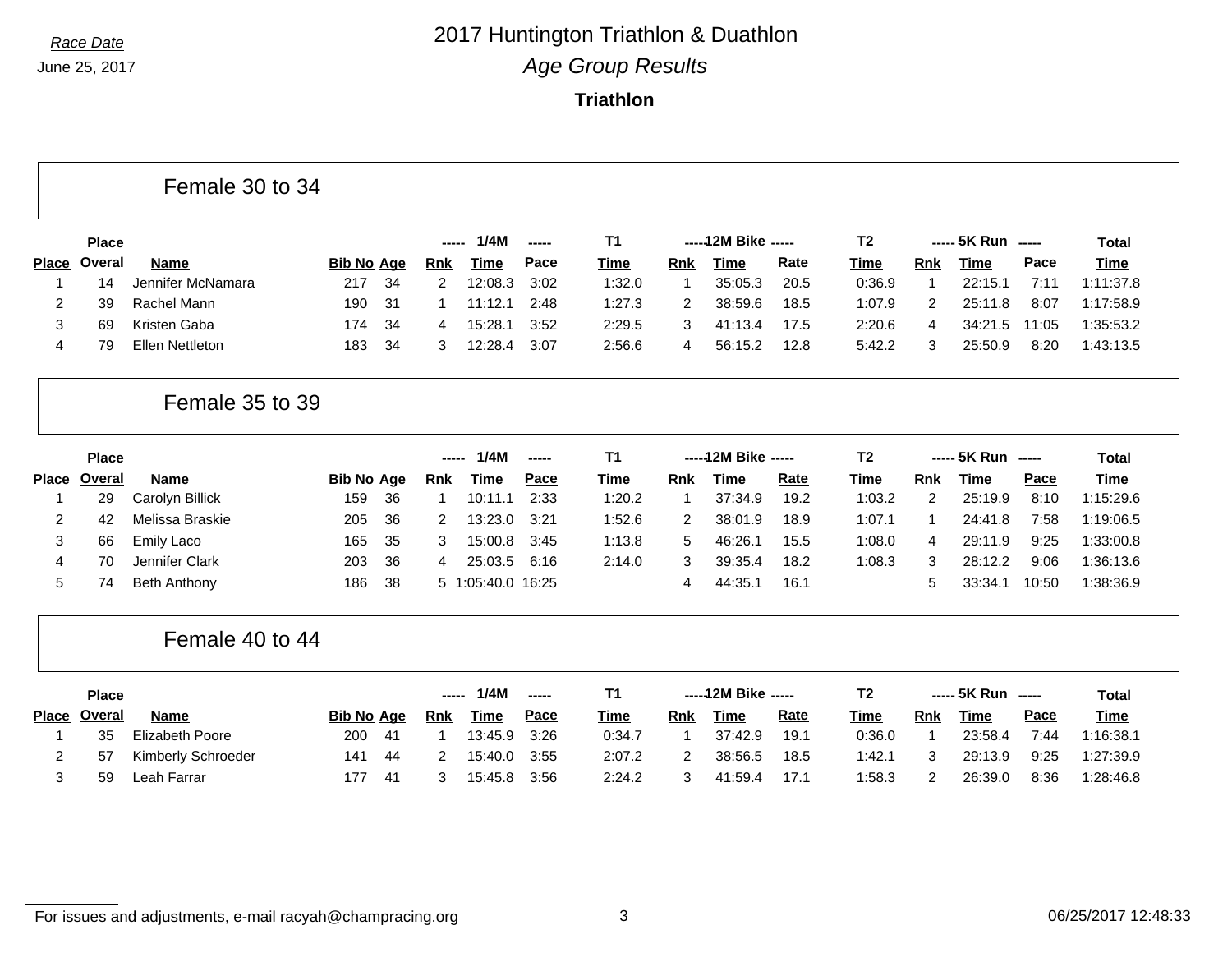## *Race Date* 2017 Huntington Triathlon & Duathlon

*Age Group Results*

**Triathlon**

|                    |                     | Female 45 to 49                |                                |                            |                        |               |                       |                     |                        |                     |                       |                                       |                        |               |                          |
|--------------------|---------------------|--------------------------------|--------------------------------|----------------------------|------------------------|---------------|-----------------------|---------------------|------------------------|---------------------|-----------------------|---------------------------------------|------------------------|---------------|--------------------------|
|                    | <b>Place</b>        |                                |                                |                            | 1/4M                   | $\frac{1}{2}$ | <b>T1</b>             |                     | ----- 12M Bike -----   |                     | T <sub>2</sub>        |                                       | ----- 5K Run -----     |               | <b>Total</b>             |
| <b>Place</b><br>-1 | Overal<br>50        | <b>Name</b><br>Dana Blasey     | <b>Bib No Age</b><br>195<br>46 | <b>Rnk</b><br>1            | <b>Time</b><br>13:17.9 | Pace<br>3:19  | <b>Time</b><br>1:27.5 | <b>Rnk</b><br>-1    | <b>Time</b><br>34:25.3 | Rate<br>20.9        | <b>Time</b><br>1:10.5 | <b>Rnk</b><br>-1                      | <b>Time</b><br>35:26.7 | Pace<br>11:26 | <b>Time</b><br>1:25:48.0 |
|                    |                     | Female 50 to 54                |                                |                            |                        |               |                       |                     |                        |                     |                       |                                       |                        |               |                          |
|                    | Place               |                                |                                | ------                     | 1/4M                   | $\frac{1}{2}$ | T <sub>1</sub>        |                     | ----- 12M Bike -----   |                     | T <sub>2</sub>        |                                       | ----- 5K Run -----     |               | <b>Total</b>             |
| <b>Place</b>       | <b>Overal</b>       | <b>Name</b>                    | <b>Bib No Age</b>              | <b>Rnk</b>                 | <b>Time</b>            | Pace          | <b>Time</b>           | Rnk                 | <b>Time</b>            | Rate                | <b>Time</b>           | <b>Rnk</b>                            | <b>Time</b>            | Pace          | <b>Time</b>              |
| 1                  | 26                  | Susan Ottogalli                | 57<br>50                       | 4                          | 49:59.4 12:30          |               |                       | -1                  | 36:39.1                | 19.6                |                       | $\overline{c}$                        | 25:49.3                | 8:20          | 1:14:43.0                |
| 2<br>3             | 27<br>61            | <b>Beth Darmstadter</b>        | 51<br>176<br>170<br>54         |                            | 11:20.6<br>12:30.7     | 2:50<br>3:08  | 1:15.2<br>1:04.7      | 2<br>3              | 37:28.6<br>42:13.4     | 19.2<br>17.1        | 0:48.2<br>1:02.7      | -1                                    | 24:02.3<br>31:56.6     | 7:45<br>10:18 | 1:14:55.0<br>1:28:48.3   |
| $\overline{4}$     | 76                  | Angela Sedivy<br>Pamela Skocic | 51<br>158                      | $\overline{2}$<br>3        | 18:54.4                | 4:44          | 2:42.9                | 4                   | 48:53.4                | 14.7                | 1:01.5                | 4<br>3                                | 27:56.1                | 9:01          | 1:39:28.5                |
|                    |                     | Female 55 to 59                |                                |                            |                        |               |                       |                     |                        |                     |                       |                                       |                        |               |                          |
|                    | <b>Place</b>        |                                |                                | -----                      | 1/4M                   | -----         | T <sub>1</sub>        |                     | ----- 12M Bike -----   |                     | T <sub>2</sub>        |                                       | ----- 5K Run -----     |               | <b>Total</b>             |
| <b>Place</b><br>1  | <b>Overal</b><br>47 | Name<br>Judy Zanmeister        | <b>Bib No Age</b><br>59<br>55  | <b>Rnk</b><br>$\mathbf{1}$ | <b>Time</b><br>13:30.8 | Pace<br>3:23  | <b>Time</b><br>1:18.6 | Rnk<br>$\mathbf{1}$ | <b>Time</b><br>42:56.6 | <b>Rate</b><br>16.8 | Time<br>1:01.4        | <b>Rnk</b><br>$\overline{\mathbf{1}}$ | <b>Time</b><br>25:12.2 | Pace<br>8:08  | <b>Time</b><br>1:23:59.7 |
|                    |                     | Female 70 and Over             |                                |                            |                        |               |                       |                     |                        |                     |                       |                                       |                        |               |                          |
|                    | Place               |                                |                                | $- - - - -$                | 1/4M                   | $\frac{1}{2}$ | <b>T1</b>             |                     | ----- 12M Bike -----   |                     | T <sub>2</sub>        |                                       | ----- 5K Run -----     |               | <b>Total</b>             |
| <b>Place</b>       | Overal              | <b>Name</b>                    | <b>Bib No Age</b>              | <b>Rnk</b>                 | <b>Time</b>            | Pace          | Time                  | Rnk                 | <b>Time</b>            | <b>Rate</b>         | Time                  | <b>Rnk</b>                            | <b>Time</b>            | Pace          | <b>Time</b>              |
| -1                 | 81                  | Luise Easton                   | 78<br>35                       |                            | 15:41.6                | 3:55          | 1:00.5                | $\mathbf 1$         | 49:12.8                | 14.6                | 1:19.6                | -1                                    | 46:12.8                | 14:54         | 1:53:27.4                |

For issues and adjustments, e-mail racyah@champracing.org 4 06/25/2017 12:48:34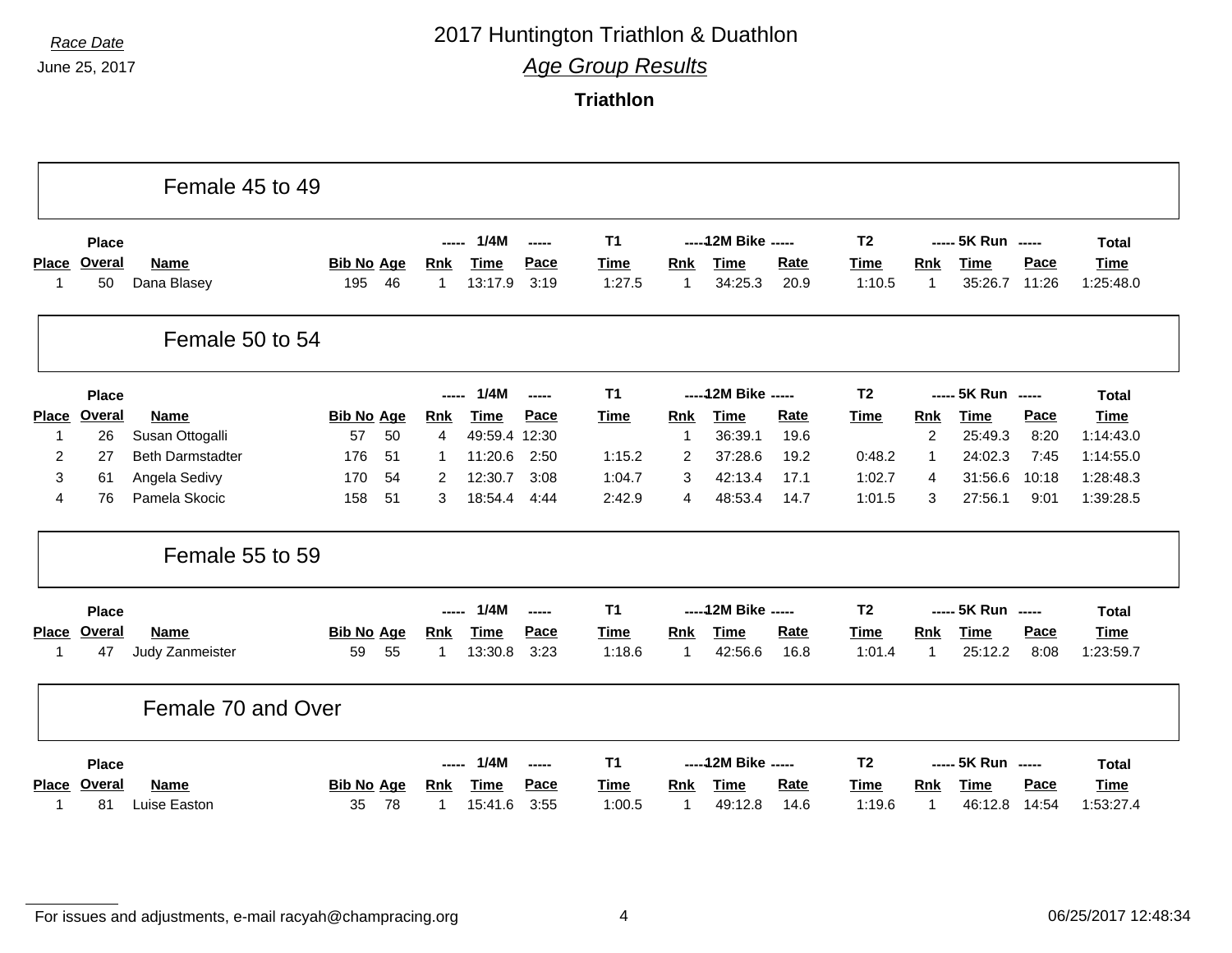#### *Race Date* 2017 Huntington Triathlon & Duathlon *Age Group Results*

**Triathlon**

|              | Male Overall Winners |                   |        |             |                          |             |       |                     |             |                |       |                    |             |              |
|--------------|----------------------|-------------------|--------|-------------|--------------------------|-------------|-------|---------------------|-------------|----------------|-------|--------------------|-------------|--------------|
| <b>Place</b> |                      |                   | ------ | 1/4M        | $\overline{\phantom{a}}$ | T1          |       | -----12M Bike ----- |             | T <sub>2</sub> |       | ----- 5K Run ----- |             | <b>Total</b> |
| Place Overal | <b>Name</b>          | <u>Bib No_Age</u> | Rnk    | <b>Time</b> | <u>Pace</u>              | <b>Time</b> | Rnk   | <b>Time</b>         | <b>Rate</b> | <u>Time</u>    | Rnk   | <b>Time</b>        | <b>Pace</b> | <b>Time</b>  |
|              | Jason Zangmiester    | 206 31            | *****  | 9:56.1      | 2:29                     | 0:33.5      | ***** | 33:39.5             | 21.4        | 0:19.1         | ***** | 19:08.4            | 6:10        | 1:03:36.8    |

For issues and adjustments, e-mail racyah@champracing.org 6 06/25/2017 12:48:34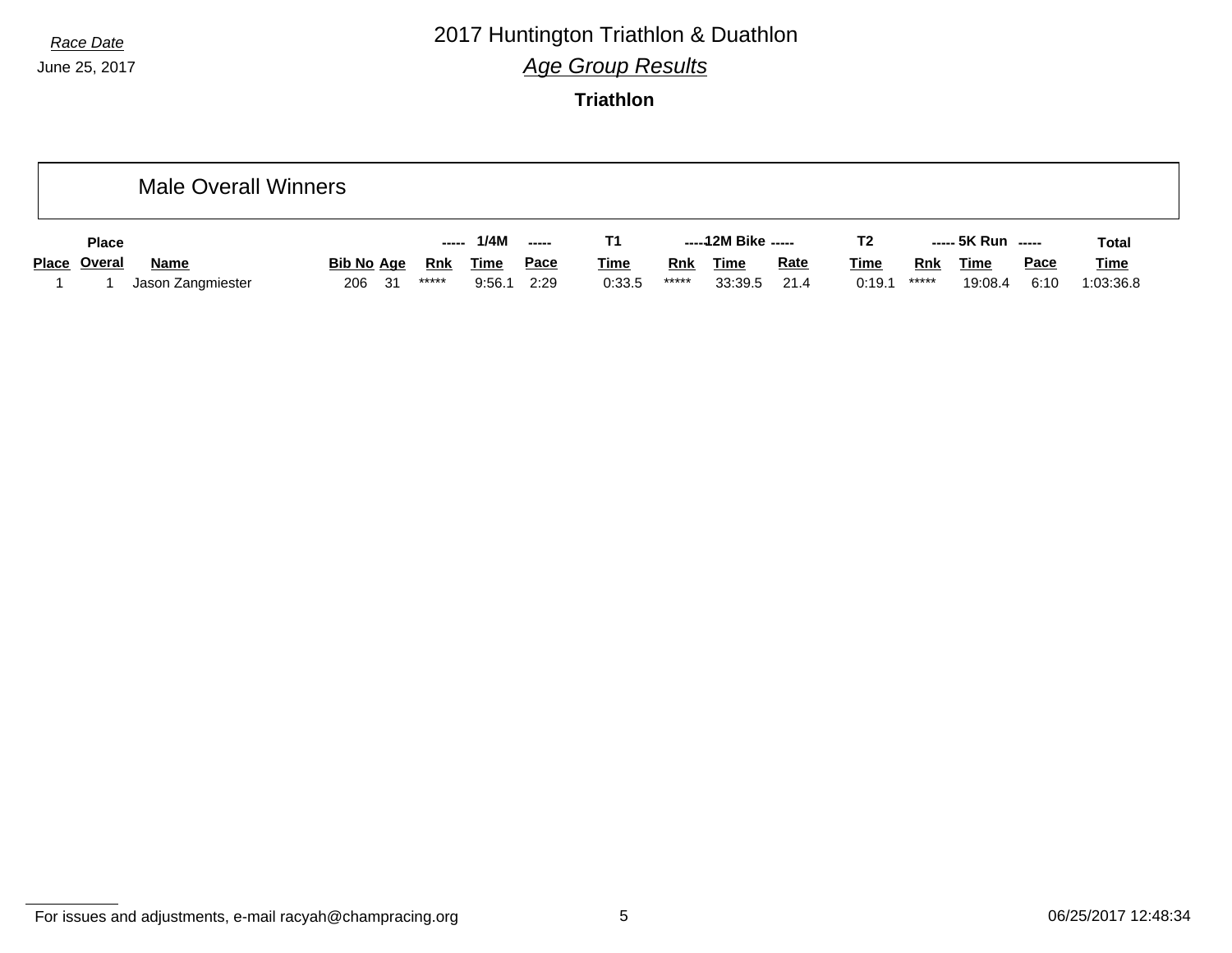## *Race Date* 2017 Huntington Triathlon & Duathlon *Age Group Results*

**Triathlon**

|                |              | Male 14 and Under |                   |    |             |             |               |                |                |                      |             |                |              |                    |      |              |
|----------------|--------------|-------------------|-------------------|----|-------------|-------------|---------------|----------------|----------------|----------------------|-------------|----------------|--------------|--------------------|------|--------------|
|                | <b>Place</b> |                   |                   |    | -----       | 1/4M        | $\frac{1}{2}$ | <b>T1</b>      |                | ----- 12M Bike ----- |             | T <sub>2</sub> |              | ----- 5K Run ----- |      | <b>Total</b> |
| <b>Place</b>   | Overal       | <b>Name</b>       | <b>Bib No Age</b> |    | <b>Rnk</b>  | <b>Time</b> | Pace          | <b>Time</b>    | Rnk            | <b>Time</b>          | Rate        | Time           | Rnk          | <b>Time</b>        | Pace | <b>Time</b>  |
| 1              | 64           | David Banks       | 210               | 14 | 1           | 18:03.9     | 4:31          | 2:29.5         | $\overline{1}$ | 47:11.9              | 15.3        | 0:55.9         | $\mathbf{1}$ | 22:41.7            | 7:19 | 1:31:23.2    |
|                |              | Male 15 to 19     |                   |    |             |             |               |                |                |                      |             |                |              |                    |      |              |
|                | <b>Place</b> |                   |                   |    | -----       | 1/4M        | $-$           | T <sub>1</sub> |                | ----- 12M Bike ----- |             | T <sub>2</sub> |              | ----- 5K Run ----- |      | <b>Total</b> |
| <b>Place</b>   | Overal       | <b>Name</b>       | <b>Bib No Age</b> |    | <b>Rnk</b>  | <b>Time</b> | Pace          | Time           | Rnk            | <b>Time</b>          | Rate        | <b>Time</b>    | Rnk          | <b>Time</b>        | Pace | <b>Time</b>  |
| 1              | 34           | Nicolas Tekieli   | 220               | 15 | $\mathbf 1$ | 9:34.1      | 2:24          | 1:22.4         | $\mathbf{1}$   | 42:17.6              | 17.0        | 0:21.1         | $\mathbf{1}$ | 22:43.0            | 7:20 | 1:16:18.3    |
|                |              | Male 20 to 24     |                   |    |             |             |               |                |                |                      |             |                |              |                    |      |              |
|                | <b>Place</b> |                   |                   |    | -----       | 1/4M        | $-0.000$      | <b>T1</b>      |                | ----- 12M Bike ----- |             | T <sub>2</sub> |              | ----- 5K Run ----- |      | <b>Total</b> |
| <b>Place</b>   | Overal       | Name              | <b>Bib No Age</b> |    | <u>Rnk</u>  | Time        | Pace          | Time           | Rnk            | <b>Time</b>          | <b>Rate</b> | <b>Time</b>    | Rnk          | <b>Time</b>        | Pace | <b>Time</b>  |
| 1              | 23           | Brogan MacMillan  | 178               | 21 | $\mathbf 1$ | 12:00.4     | 3:00          | 1:31.9         | $\overline{1}$ | 36:41.7              | 19.6        | 1:03.5         | $\mathbf{1}$ | 23:10.6            | 7:28 | 1:14:28.3    |
|                |              | Male 25 to 29     |                   |    |             |             |               |                |                |                      |             |                |              |                    |      |              |
|                | <b>Place</b> |                   |                   |    | -----       | 1/4M        | $\frac{1}{2}$ | <b>T1</b>      |                | ----- 12M Bike ----- |             | T <sub>2</sub> |              | ----- 5K Run ----- |      | <b>Total</b> |
| <b>Place</b>   | Overal       | Name              | <b>Bib No Age</b> |    | <b>Rnk</b>  | Time        | Pace          | <b>Time</b>    | <b>Rnk</b>     | <b>Time</b>          | Rate        | <b>Time</b>    | <b>Rnk</b>   | <b>Time</b>        | Pace | <b>Time</b>  |
| 1              | 7            | Kyle Hronek       | 175               | 25 | $\mathbf 1$ | 11:14.9     | 2:49          | 0:56.1         | $\overline{1}$ | 34:23.3              | 20.9        | 0:33.2         | $\mathbf{1}$ | 22:39.1            | 7:18 | 1:09:46.7    |
| $\overline{c}$ | 40           | Jim Castrigano    | 191               | 29 | 2           | 13:04.5     | 3:16          | 1:08.3         | 2              | 38:54.4              | 18.5        | 1:03.4         | 2            | 24:43.9            | 7:58 | 1:18:54.7    |
|                |              |                   |                   |    |             |             |               |                |                |                      |             |                |              |                    |      |              |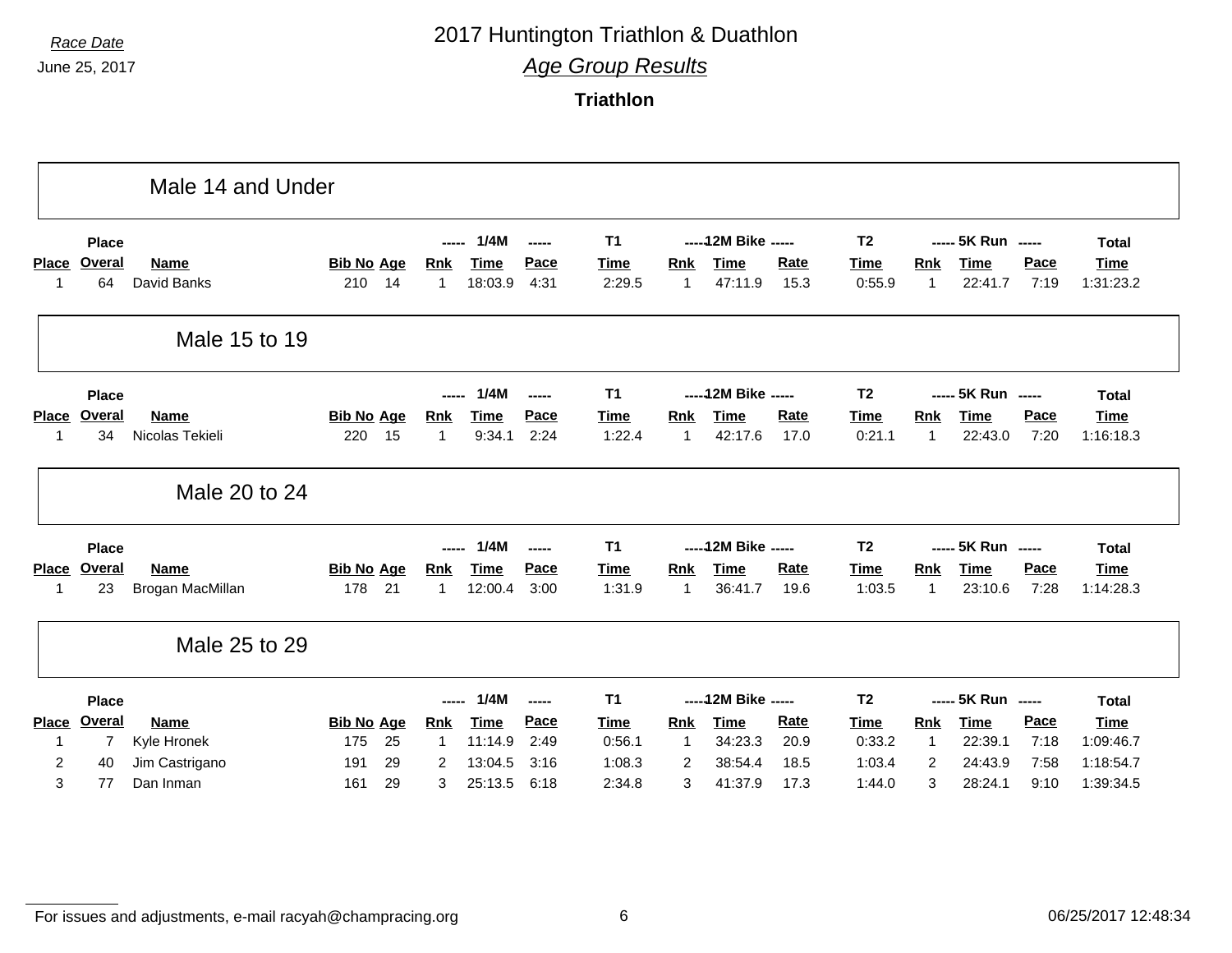## *Race Date* 2017 Huntington Triathlon & Duathlon

*Age Group Results*

**Triathlon**

|                |              | Male 30 to 34           |                   |    |             |               |       |             |                |                      |             |                |             |                    |      |              |
|----------------|--------------|-------------------------|-------------------|----|-------------|---------------|-------|-------------|----------------|----------------------|-------------|----------------|-------------|--------------------|------|--------------|
|                | <b>Place</b> |                         |                   |    | -----       | 1/4M          | ----- | <b>T1</b>   |                | ----- 12M Bike ----- |             | T <sub>2</sub> |             | ----- 5K Run ----- |      | <b>Total</b> |
| <b>Place</b>   | Overal       | <b>Name</b>             | <b>Bib No Age</b> |    | Rnk         | <b>Time</b>   | Pace  | Time        | Rnk            | <b>Time</b>          | Rate        | Time           | Rnk         | <b>Time</b>        | Pace | Time         |
| 1              | 3            | Andrew Loufman          | 182               | 33 | $\mathbf 1$ | 10:06.5       | 2:32  | 0:53.1      | 1              | 35:31.2              | 20.3        | 0:55.1         | -1          | 19:06.8            | 6:10 | 1:06:33.0    |
| $\overline{2}$ | 36           | Mateusz Sladewski       | 33                | 33 | 2           | 10:45.3       | 2:41  | 1:01.8      | $\overline{c}$ | 38:34.7              | 18.7        | 0:46.4         | 3           | 25:34.6            | 8:15 | 1:16:43.0    |
| 3              | 72           | <b>Kevin Gardner</b>    | 155               | 30 | 3           | 16:27.1       | 4:07  | 1:05.9      | 3              | 54:10.4              | 13.3        | 0:57.5         | 2           | 24:09.6            | 7:47 | 1:36:50.7    |
|                |              | Male 35 to 39           |                   |    |             |               |       |             |                |                      |             |                |             |                    |      |              |
|                | <b>Place</b> |                         |                   |    | -----       | 1/4M          | ----- | <b>T1</b>   |                | ----- 12M Bike ----- |             | T <sub>2</sub> |             | ----- 5K Run ----- |      | <b>Total</b> |
| <b>Place</b>   | Overal       | <b>Name</b>             | <b>Bib No Age</b> |    | <b>Rnk</b>  | <b>Time</b>   | Pace  | <b>Time</b> | <b>Rnk</b>     | <b>Time</b>          | Rate        | <b>Time</b>    | Rnk         | <b>Time</b>        | Pace | <b>Time</b>  |
| -1             | 5            | Nick Cicerchi           | 168               | 35 | 1           | 10:53.2       | 2:43  | 0:50.8      | 2              | 34:26.6              | 20.9        | 0:44.5         | $\mathbf 1$ | 21:13.2            | 6:51 | 1:08:08.5    |
| 2              | 16           | Michael Callahan        | 147               | 38 | 2           | 11:03.1       | 2:46  | 1:35.6      | 5              | 36:09.6              | 19.9        | 0:38.9         | 2           | 22:51.6            | 7:22 | 1:12:19.0    |
| 3              | 21           | <b>Billy Weston</b>     | 202               | 35 | 7           | 48:18.5 12:05 |       |             | 1              | 33:49.1              | 21.3        |                | 6           | 26:54.6            | 8:41 | 1:13:38.3    |
| 4              | 22           | Jason Makii             | 179               | 37 | 3           | 12:01.6       | 3:00  | 1:10.6      | 3              | 35:27.3              | 20.3        | 0:51.9         | 4           | 24:28.1            | 7:54 | 1:13:59.8    |
| 5              | 30           | Andrew Yohman           | 199               | 37 | 4           | 14:05.7       | 3:31  | 1:40.6      | 4              | 35:44.8              | 20.1        | 0:42.5         | 3           | 23:38.5            | 7:37 | 1:15:52.3    |
| 6              | 67           | <b>Brian Kolonick</b>   | 169               | 38 | 5           | 17:23.7       | 4:21  | 2:36.9      | 6              | 45:00.1              | 16.0        | 1:00.5         | 7           | 28:52.8            | 9:19 | 1:34:54.1    |
| $\overline{7}$ | 68           | Tim Holt                | 24                | 35 | 6           | 17:26.6       | 4:22  | 2:45.5      | $\overline{7}$ | 47:29.4              | 15.2        | 1:16.4         | 5           | 26:04.3            | 8:25 | 1:35:02.4    |
|                |              | Male 40 to 44           |                   |    |             |               |       |             |                |                      |             |                |             |                    |      |              |
|                | Place        |                         |                   |    | ----        | 1/4M          | ----- | T1          |                | ----- 12M Bike ----- |             | T <sub>2</sub> |             | ----- 5K Run ----- |      | <b>Total</b> |
| <b>Place</b>   | Overal       | <b>Name</b>             | <b>Bib No Age</b> |    | Rnk         | <b>Time</b>   | Pace  | <b>Time</b> | Rnk            | <b>Time</b>          | <b>Rate</b> | Time           | Rnk         | <b>Time</b>        | Pace | Time         |
| 1              | 2            | Michael Schaefer        | 211               | 44 | 2           | 11:31.9       | 2:53  | 0:40.9      | $\overline{c}$ | 31:01.3              | 23.2        | 0:37.0         | $\mathbf 1$ | 20:57.8            | 6:45 | 1:04:49.1    |
| $\overline{2}$ | 8            | Shawn Willard           | 221               | 40 | 3           | 11:34.7       | 2:54  | 0:43.1      | 1              | 30:54.3              | 23.3        | 0:35.6         | 9           | 26:13.9            | 8:27 | 1:10:01.8    |
| 3              | 12           | Josiah Poore            | 201               | 43 | -1          | 11:29.5       | 2:52  | 1:15.3      | 4              | 34:10.7              | 21.1        | 0:50.5         | 4           | 23:17.5            | 7:31 | 1:11:03.6    |
| 4              | 15           | James Schroeder         | 157               | 40 | 9           | 13:38.9       | 3:25  | 1:27.9      | 5              | 34:19.3              | 21.0        | 0:58.1         | 2           | 21:26.7            | 6:55 | 1:11:51.1    |
| 5              | 18           | <b>Steve Pesarchick</b> | 44                | 43 | 4           | 11:51.3       | 2:58  | 1:34.5      | $\overline{7}$ | 36:11.0              | 19.9        | 0:53.0         | 3           | 22:13.1            | 7:10 | 1:12:43.2    |

For issues and adjustments, e-mail racyah@champracing.org 7 06/25/2017 12:48:35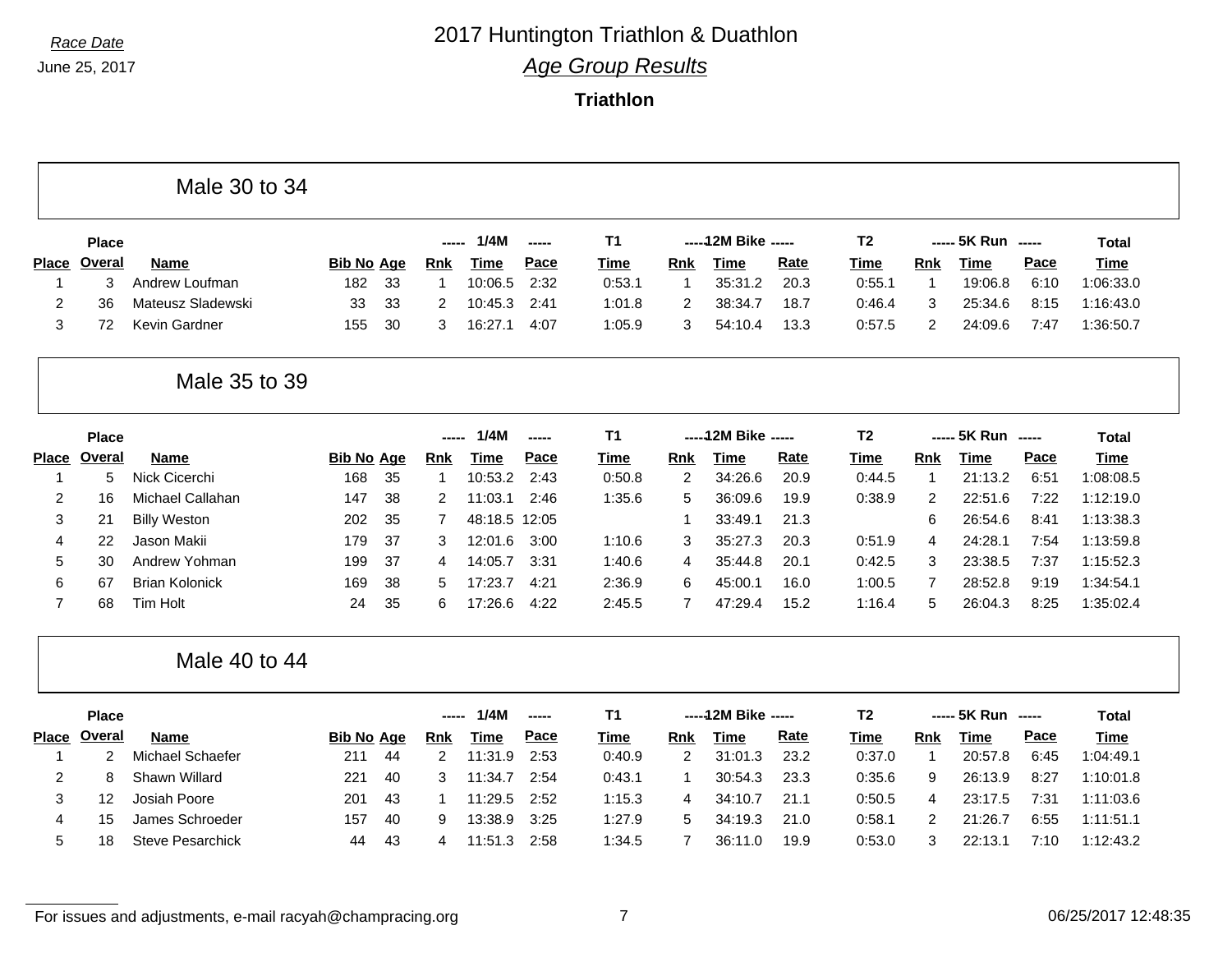## *Race Date* 2017 Huntington Triathlon & Duathlon *Age Group Results*

**Triathlon**

|                |              | Male 40 to 44           |                   |    |                |               |               |             |            |                      |             |                |                |                    |      |              |
|----------------|--------------|-------------------------|-------------------|----|----------------|---------------|---------------|-------------|------------|----------------------|-------------|----------------|----------------|--------------------|------|--------------|
|                | <b>Place</b> |                         |                   |    | -----          | 1/4M          | $\frac{1}{2}$ | T1          |            | ----- 12M Bike ----- |             | T <sub>2</sub> |                | ----- 5K Run ----- |      | <b>Total</b> |
| <b>Place</b>   | Overal       | <b>Name</b>             | <b>Bib No Age</b> |    | <b>Rnk</b>     | <b>Time</b>   | Pace          | <b>Time</b> | <b>Rnk</b> | <b>Time</b>          | Rate        | <b>Time</b>    | <b>Rnk</b>     | <b>Time</b>        | Pace | <b>Time</b>  |
| 6              | 25           | <b>Mark Baltakis</b>    | 196               | 40 | $\overline{7}$ | 12:10.9       | 3:03          | 1:17.7      | 8          | 36:22.0              | 19.8        | 0:43.5         | 6              | 24:07.2            | 7:47 | 1:14:41.4    |
| $\overline{7}$ | 31           | Kevin Krol              | 213               | 44 | 6              | 12:04.9       | 3:01          | 1:49.6      | 3          | 33:42.5              | 21.4        | 1:12.5         | 12             | 27:21.5            | 8:49 | 1:16:11.2    |
| 8              | 33           | <b>Brandon Sorensen</b> | 148               | 41 | 8              | 13:16.9       | 3:19          | 0:56.8      | 6          | 35:09.4              | 20.5        | 1:01.9         | 8              | 25:48.3            | 8:19 | 1:16:13.4    |
| 9              | 38           | Ken Davenport           | 151               | 43 | 12             | 52:33.6       | 13:08         |             | 9          | 37:18.5              | 19.3        |                | 10             | 26:43.3            | 8:37 | 1:17:53.5    |
| 10             | 43           | <b>Matt Brenner</b>     | 184               | 43 | 5              | 11:59.2       | 3:00          | 2:47.2      | 10         | 38:58.9              | 18.5        | 1:21.3         | $\overline{7}$ | 24:41.7            | 7:58 | 1:19:48.5    |
| 11             | 54           | <b>Blake Clement</b>    | 13                | 44 | 10             | 15:27.3       | 3:52          | 1:05.7      | 12         | 45:42.1              | 15.8        | 0:33.0         | 5              | 23:38.8            | 7:37 | 1:26:27.1    |
| 12             | 56           | Jon Heavey              | 193               | 42 | 11             | 17:22.0       | 4:21          | 1:51.5      | 11         | 39:13.3              | 18.4        | 1:37.8         | 11             | 27:21.0            | 8:49 | 1:27:25.7    |
|                |              | Male 45 to 49           |                   |    |                |               |               |             |            |                      |             |                |                |                    |      |              |
|                | Place        |                         |                   |    | -----          | 1/4M          | -----         | T1          |            | ----- 12M Bike ----- |             | T <sub>2</sub> |                | ----- 5K Run ----- |      | <b>Total</b> |
| <b>Place</b>   | Overal       | <b>Name</b>             | <b>Bib No Age</b> |    | Rnk            | <b>Time</b>   | Pace          | Time        | <b>Rnk</b> | <b>Time</b>          | <b>Rate</b> | <b>Time</b>    | <b>Rnk</b>     | <b>Time</b>        | Pace | <b>Time</b>  |
| $\mathbf 1$    | 6            | Per Schroeder           | 167               | 46 | 1              | 10:58.6       | 2:45          | 1:17.6      | 1          | 34:38.1              | 20.8        | 0:39.5         | $\overline{1}$ | 21:12.8            | 6:50 | 1:08:46.7    |
| 2              | 11           | <b>Brent Norton</b>     | 45                | 45 | 2              | 11:43.5       | 2:56          | 1:29.3      | 2          | 35:02.6              | 20.6        | 0:54.9         | $\overline{2}$ | 21:50.3            | 7:03 | 1:11:00.8    |
| 3              | 20           | Tim Gossman             | 58                | 49 | 6              | 48:39.3 12:10 |               |             | 4          | 35:25.2              | 20.3        |                | 4              | 25:17.6            | 8:09 | 1:13:08.4    |
| 4              | 28           | Mark Cominsky           | 70                | 46 | 4              | 12:37.5       | 3:09          | 3:00.5      | 3          | 35:13.1              | 20.4        | 1:10.5         | 3              | 23:06.6            | 7:27 | 1:15:08.4    |
| 5              | 41           | <b>Brad Norton</b>      | 50                | 49 | 3              | 12:33.6       | 3:08          | 1:32.0      | 5          | 37:37.1              | 19.1        | 1:14.1         | 6              | 26:07.6            | 8:25 | 1:19:04.5    |
| 6              | 55           | <b>Brain Hider</b>      | 46                | 45 | 5              | 16:53.5       | 4:13          | 2:07.7      | 6          | 41:43.7              | 17.3        | 0:51.6         | 5              | 25:47.0            | 8:19 | 1:27:23.8    |
|                |              | Male 50 to 54           |                   |    |                |               |               |             |            |                      |             |                |                |                    |      |              |
|                | <b>Place</b> |                         |                   |    | -----          | 1/4M          | -----         | <b>T1</b>   |            | ----- 12M Bike ----- |             | T <sub>2</sub> |                | ----- 5K Run ----- |      | <b>Total</b> |
| Place          | Overal       | <b>Name</b>             | <b>Bib No Age</b> |    | <b>Rnk</b>     | <b>Time</b>   | Pace          | Time        | Rnk        | <b>Time</b>          | <b>Rate</b> | <b>Time</b>    | <b>Rnk</b>     | <b>Time</b>        | Pace | <b>Time</b>  |
| 1              | 4            | <b>Martin Mason</b>     | 54                | 54 | 6              | 45:56.9 11:29 |               |             |            |                      |             |                | -1             | 21:45.7            | 1:26 | 1:06:56.0    |
|                |              |                         |                   |    |                |               |               |             |            |                      |             |                |                |                    |      |              |

For issues and adjustments, e-mail racyah@champracing.org 8 06/25/2017 12:48:36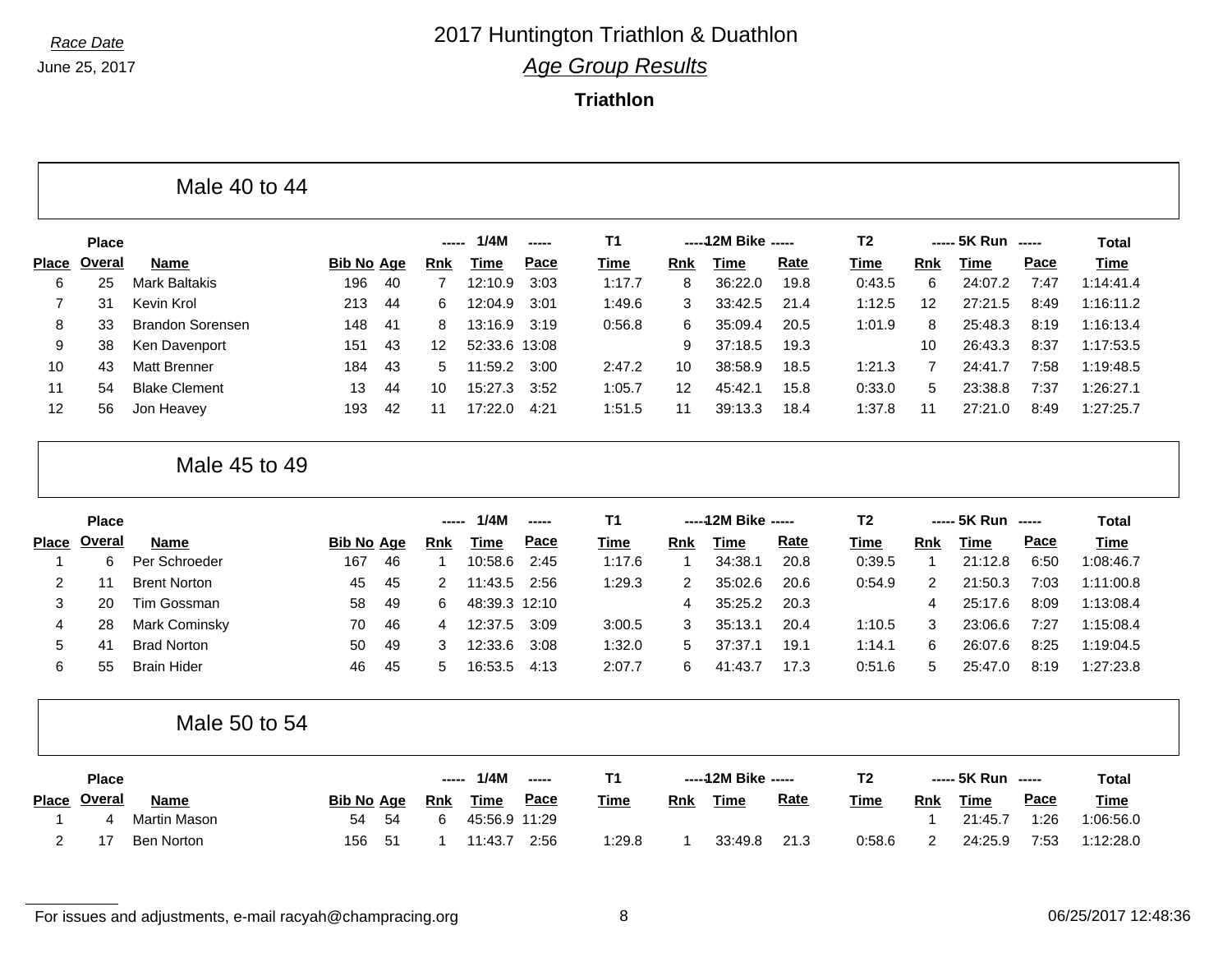## *Race Date* 2017 Huntington Triathlon & Duathlon *Age Group Results*

**Triathlon**

|                |               | Male 50 to 54        |                   |    |            |             |               |                |            |                      |             |                |                |                    |       |              |
|----------------|---------------|----------------------|-------------------|----|------------|-------------|---------------|----------------|------------|----------------------|-------------|----------------|----------------|--------------------|-------|--------------|
|                | <b>Place</b>  |                      |                   |    | ---        | 1/4M        | -----         | T <sub>1</sub> |            | ----- 12M Bike ----- |             | T <sub>2</sub> |                | ----- 5K Run ----- |       | <b>Total</b> |
| <b>Place</b>   | <b>Overal</b> | <b>Name</b>          | <b>Bib No Age</b> |    | <b>Rnk</b> | <b>Time</b> | Pace          | <b>Time</b>    | <b>Rnk</b> | <b>Time</b>          | <b>Rate</b> | <b>Time</b>    | Rnk            | <b>Time</b>        | Pace  | Time         |
| 3              | 24            | John Lanson          | 139               | 53 |            |             |               |                |            |                      |             |                | $\overline{7}$ | 1:14:41.0          | 3:55  | 1:14:41.0    |
| 4              | 32            | <b>Fred Cousin</b>   | 40                | 50 | 2          | 13:27.7     | 3:22          | 1:12.9         | 2          | 35:03.2              | 20.5        | 0:59.4         | 3              | 25:28.2            | 8:13  | 1:16:11.7    |
| 5              | 58            | <b>Chris Bauer</b>   | 53                | 53 | 5          | 15:39.5     | 3:55          | 2:25.2         | 3          | 36:34.0              | 19.7        | 1:47.7         | 5              | 31:49.6            | 10:16 | 1:28:16.1    |
| 6              | 65            | David Adams          | 185               | 54 | 3          | 13:50.5     | 3:28          | 3:00.3         | 4          | 45:29.2              | 15.8        | 0:39.5         | $\overline{4}$ | 29:05.2            | 9:23  | 1:32:04.9    |
| $\overline{7}$ | 80            | John Wendenhof       | 31                | 50 | 4          | 15:17.1     | 3:49          | 4:28.2         | 5          | 45:34.1              | 15.8        | 1:56.7         | 6              | 35:58.8            | 11:36 | 1:43:15.1    |
|                |               | Male 55 to 59        |                   |    |            |             |               |                |            |                      |             |                |                |                    |       |              |
|                | <b>Place</b>  |                      |                   |    | ----       | 1/4M        | $\frac{1}{2}$ | <b>T1</b>      |            | ----- 12M Bike ----- |             | T <sub>2</sub> |                | ----- 5K Run ----- |       | <b>Total</b> |
| Place          | <b>Overal</b> | <b>Name</b>          | <b>Bib No Age</b> |    | <b>Rnk</b> | Time        | Pace          | <b>Time</b>    | Rnk        | <b>Time</b>          | <b>Rate</b> | <b>Time</b>    | Rnk            | <b>Time</b>        | Pace  | <b>Time</b>  |
| -1             | 13            | John Zangmeister     | 209               | 58 | 2          | 12:32.2     | 3:08          | 0:27.8         | 1          | 33:37.0              | 21.4        | 0:27.1         | 2              | 24:19.4            | 7:51  | 1:11:23.7    |
| $\overline{2}$ | 45            | Jon Salem            | 180               | 56 | -1         | 12:31.3     | 3:08          | 2:15.7         | 2          | 40:17.6              | 17.9        | 1:34.8         | $\mathbf{1}$   | 24:07.9            | 7:47  | 1:20:47.5    |
| 3              | 53            | Joe Jez              | 149               | 56 | 3          | 13:09.3     | 3:17          | 1:47.9         | 3          | 41:12.1              | 17.5        | 0:27.3         | $\overline{4}$ | 29:46.9            | 9:36  | 1:26:23.7    |
| 4              | 62            | Robert Olander       | 171               | 55 | 5          | 14:07.6     | 3:32          | 2:34.9         | 6          | 46:30.7              | 15.5        | 0:51.8         | 3              | 24:47.6            | 8:00  | 1:28:52.7    |
| 5              | 71            | Peter Gierosky       | 187               | 58 | 6          | 16:11.8     | 4:03          | 2:44.9         | 4          | 42:12.8              | 17.1        | 0:45.9         | 5              | 34:36.0            | 11:10 | 1:36:31.6    |
| 6              | 75            | <b>Rick Manella</b>  | 164               | 58 | 4          | 13:55.2     | 3:29          | 2:55.2         | 5          | 42:41.3              | 16.9        | 2:45.0         | 6              | 37:09.7            | 11:59 | 1:39:26.6    |
|                |               | Male 60 to 64        |                   |    |            |             |               |                |            |                      |             |                |                |                    |       |              |
|                | <b>Place</b>  |                      |                   |    | ----       | 1/4M        | -----         | <b>T1</b>      |            | ----- 12M Bike ----- |             | <b>T2</b>      |                | ----- 5K Run ----- |       | <b>Total</b> |
| <b>Place</b>   | <b>Overal</b> | <b>Name</b>          | <b>Bib No Age</b> |    | <b>Rnk</b> | <b>Time</b> | Pace          | <b>Time</b>    | Rnk        | <b>Time</b>          | Rate        | Time           | Rnk            | <b>Time</b>        | Pace  | <b>Time</b>  |
| -1             | 46            | <b>Barren Hulver</b> | 62                | 62 | 2          | 14:43.8     | 3:41          | 2:33.7         | 1          | 34:51.3              | 20.7        | 1:49.7         | $\overline{c}$ | 29:02.6            | 9:22  | 1:23:01.3    |
| $\overline{2}$ | 48            | Daniel Ward          | 181               | 63 | 3          | 14:46.5     | 3:42          | 4:15.6         | 2          | 36:13.8              | 19.9        | 3:26.8         | $\mathbf{1}$   | 26:37.2            | 8:35  | 1:25:20.0    |
| 3              | 60            | David Marburger      | 197               | 62 | -1         | 11:47.4     | 2:57          | 2:29.9         | 3          | 39:07.7              | 18.4        | 1:23.9         | 3              | 33:58.8            | 10:57 | 1:28:47.8    |
| $\overline{4}$ | 78            | Joe Toner            | 204               | 62 | 4          | 16:13.8     | 4:03          | 2:16.3         | 4          | 44:54.7              | 16.0        | 1:31.5         | $\overline{4}$ | 36:30.8            | 11:46 | 1:41:27.3    |

For issues and adjustments, e-mail racyah@champracing.org 06/25/2017 12:48:37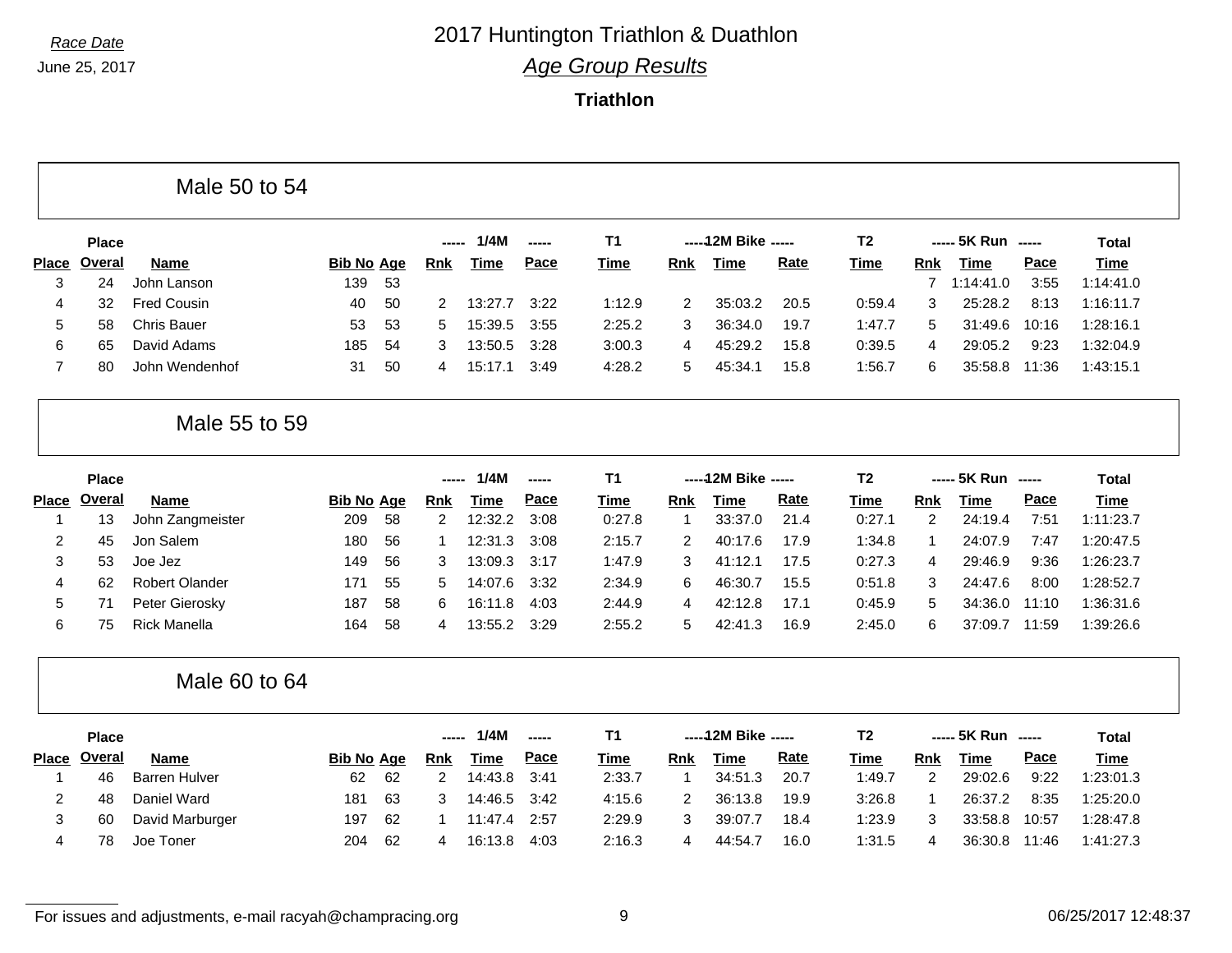# *Race Date* 2017 Huntington Triathlon & Duathlon

*Age Group Results*

**Triathlon**

|                          | Male 65 to 69 |                   |            |             |                          |             |            |                     |             |                |            |                    |             |              |
|--------------------------|---------------|-------------------|------------|-------------|--------------------------|-------------|------------|---------------------|-------------|----------------|------------|--------------------|-------------|--------------|
| <b>Place</b>             |               |                   | -----      | 1/4M        | $\overline{\phantom{a}}$ | T1          |            | -----12M Bike ----- |             | T <sub>2</sub> |            | ----- 5K Run ----- |             | <b>Total</b> |
| Place Overal             | <b>Name</b>   | <b>Bib No Age</b> | <u>Rnk</u> | <b>Time</b> | Pace                     | <b>Time</b> | <b>Rnk</b> | <b>Time</b>         | <b>Rate</b> | <b>Time</b>    | <b>Rnk</b> | <b>Time</b>        | <b>Pace</b> | <b>Time</b>  |
| <b>Bill Lowery</b><br>63 | 52            | - 67              |            | 15:39.2     | 3:55                     | 2:46.4      |            | 38:41.6             | 18.6        | 1:36.9         |            | 32:07.5            | 10:22       | 1:30:51.8    |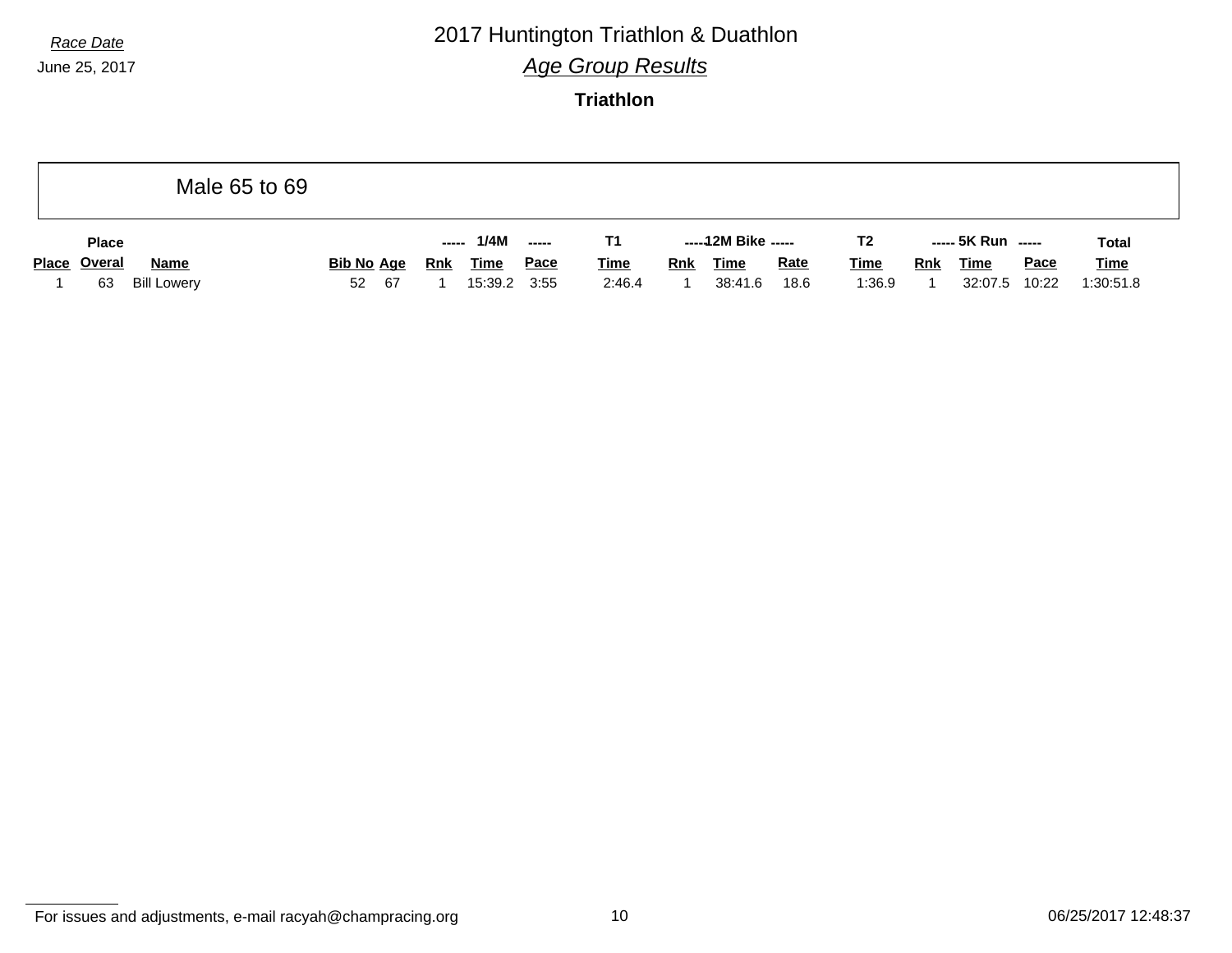*Race Date* 2017 Huntington Triathlon & Duathlon *Age Group Results*

**Triathlon CLY**

|              |               | Male 99 and Under    |            |       |             |             |             |                     |             |             |                |                    |         |             |             |
|--------------|---------------|----------------------|------------|-------|-------------|-------------|-------------|---------------------|-------------|-------------|----------------|--------------------|---------|-------------|-------------|
|              | <b>Place</b>  |                      |            | ----- | 1/4M        | ------      | Т1          | -----12M Bike ----- |             |             | T <sub>2</sub> | ----- 5K Run ----- |         | Total       |             |
| <b>Place</b> | <u>Overal</u> | <b>Name</b>          | Bib No Age | Rnk   | <u>Time</u> | <u>Pace</u> | <b>Time</b> | Rnk                 | <b>Time</b> | <b>Rate</b> | <b>Time</b>    | Rnk                | Time    | <b>Pace</b> | <b>Time</b> |
|              |               | Ryan Morgan          | 36<br>36   |       | 15:10.9     | 3:48        | 1:36.8      |                     | 41:25.6     | 17.4        | 1:36.3         | 2                  | 35:19.5 | 11:24       | 1:35:09.3   |
|              |               | <b>Trenton Brown</b> | 192<br>42  |       | 15:50.9     | 3:58        | 2:20.7      |                     | 46:39.2     | 15.4        | 1:28.6         |                    | 32:05.9 | 10:21       | 1:38:25.5   |

For issues and adjustments, e-mail racyah@champracing.org 11 1 and 11 06/25/2017 12:48:37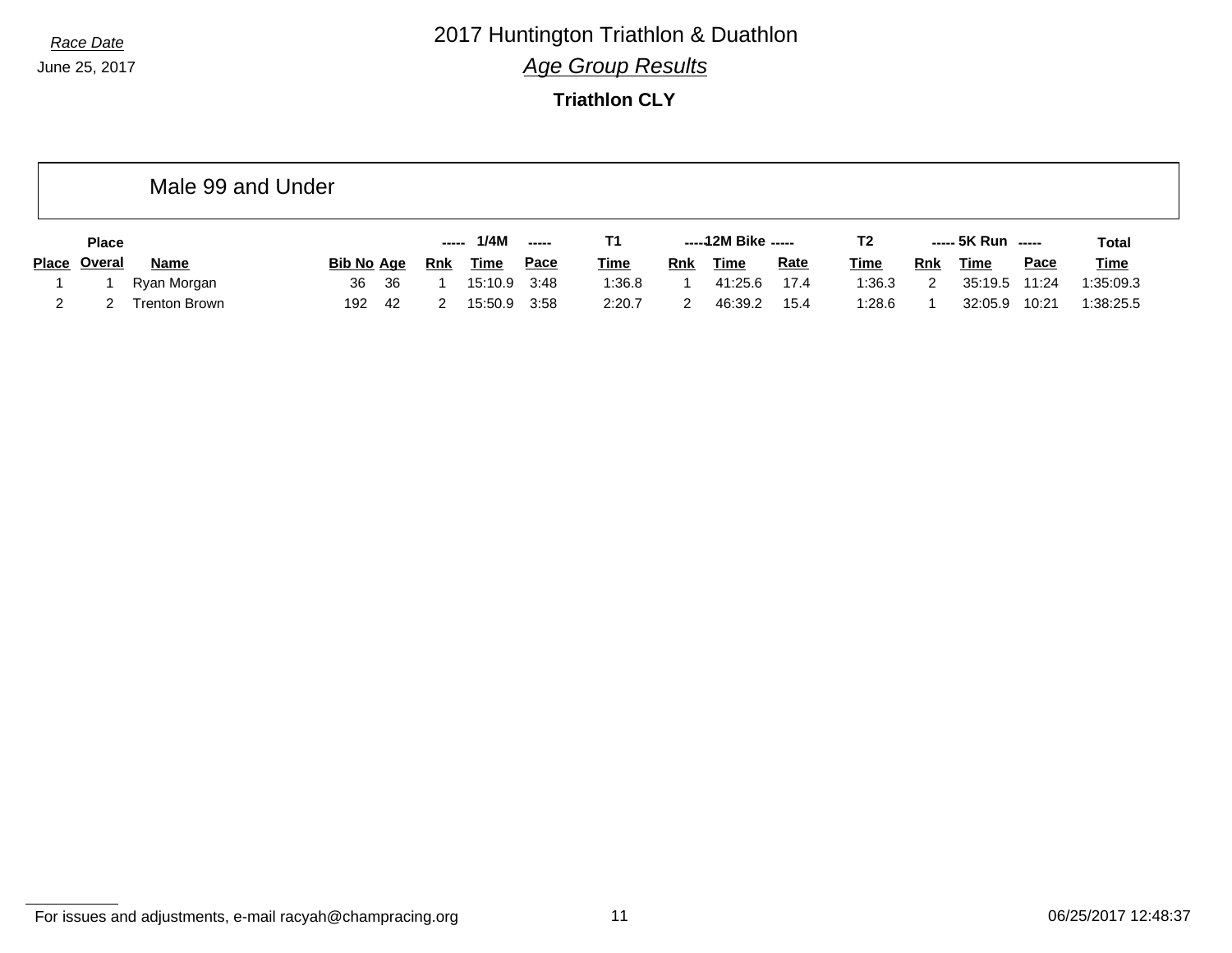*Race Date* 2017 Huntington Triathlon & Duathlon *Age Group Results*

**Triathlon ATHENA**

| Female 99 and Under |                                           |                   |      |            |                     |             |                |            |                    |             |              |            |             |             |             |
|---------------------|-------------------------------------------|-------------------|------|------------|---------------------|-------------|----------------|------------|--------------------|-------------|--------------|------------|-------------|-------------|-------------|
| <b>Place</b>        | 1/4M<br>$\overline{\phantom{a}}$<br>----- |                   |      |            | -----12M Bike ----- |             | T <sub>2</sub> |            | ----- 5K Run ----- |             | <b>Total</b> |            |             |             |             |
| Place Overal        | <b>Name</b>                               | <b>Bib No Age</b> |      | <b>Rnk</b> | <b>Time</b>         | <u>Pace</u> | <b>Time</b>    | <b>Rnk</b> | <b>Time</b>        | <b>Rate</b> | <b>Time</b>  | <b>Rnk</b> | <u>Time</u> | <u>Pace</u> | <b>Time</b> |
|                     | Ingrid Tekieli                            | 218               | - 50 |            | 14:59.9             | 3:45        | 1:50.3         |            | 49:11.9            | 14.6        | 0:42.3       |            | 39:28.6     | 12:44       | 1:46:13.3   |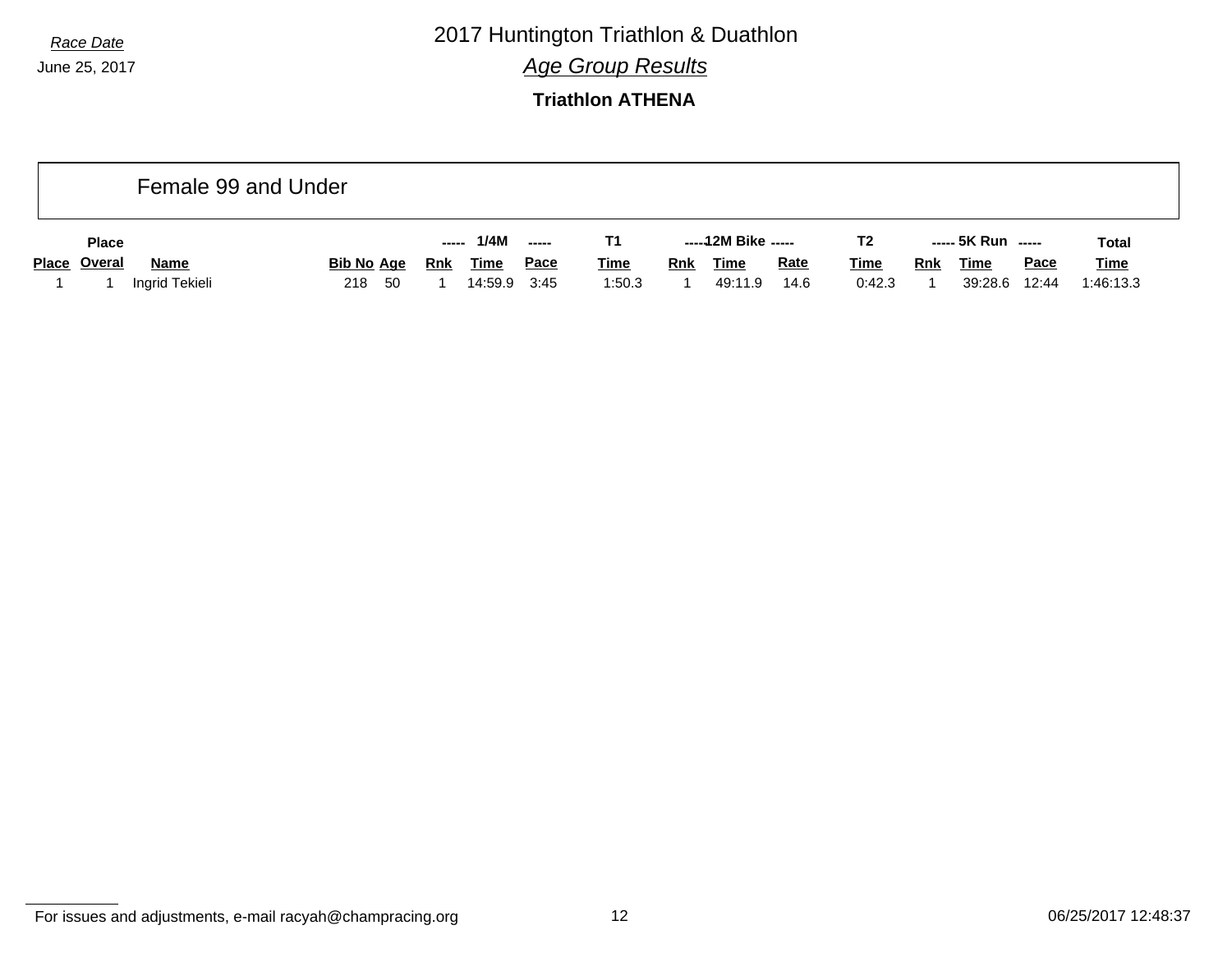*Race Date* 2017 Huntington Triathlon & Duathlon

*Age Group Results*

**Triathlon Male Team**

|              | Male 99 and Under        |                   |  |            |               |             |             |                     |         |                |             |                    |             |              |             |
|--------------|--------------------------|-------------------|--|------------|---------------|-------------|-------------|---------------------|---------|----------------|-------------|--------------------|-------------|--------------|-------------|
| <b>Place</b> |                          |                   |  | -----      | 1/4M          | $- - - - -$ |             | -----12M Bike ----- |         | T <sub>2</sub> |             | ----- 5K Run ----- |             | <b>Total</b> |             |
| Place Overal | <b>Name</b>              | <b>Bib No Age</b> |  | <b>Rnk</b> | Time          | <u>Pace</u> | <b>Time</b> | <b>Rnk</b>          | Time    | <b>Rate</b>    | <u>Time</u> | <b>Rnk</b>         | <b>Time</b> | <b>Pace</b>  | <u>Time</u> |
|              | TEAM Tomasek Halawa Hong | 222               |  |            | $9:12.5$ 2:18 |             | 0:33.9      |                     | 40:14.2 | 17.9           | 0:28.0      |                    | 21:19.1     | 6:53         | 1:11:48.0   |

For issues and adjustments, e-mail racyah@champracing.org 13 06/25/2017 12:48:37